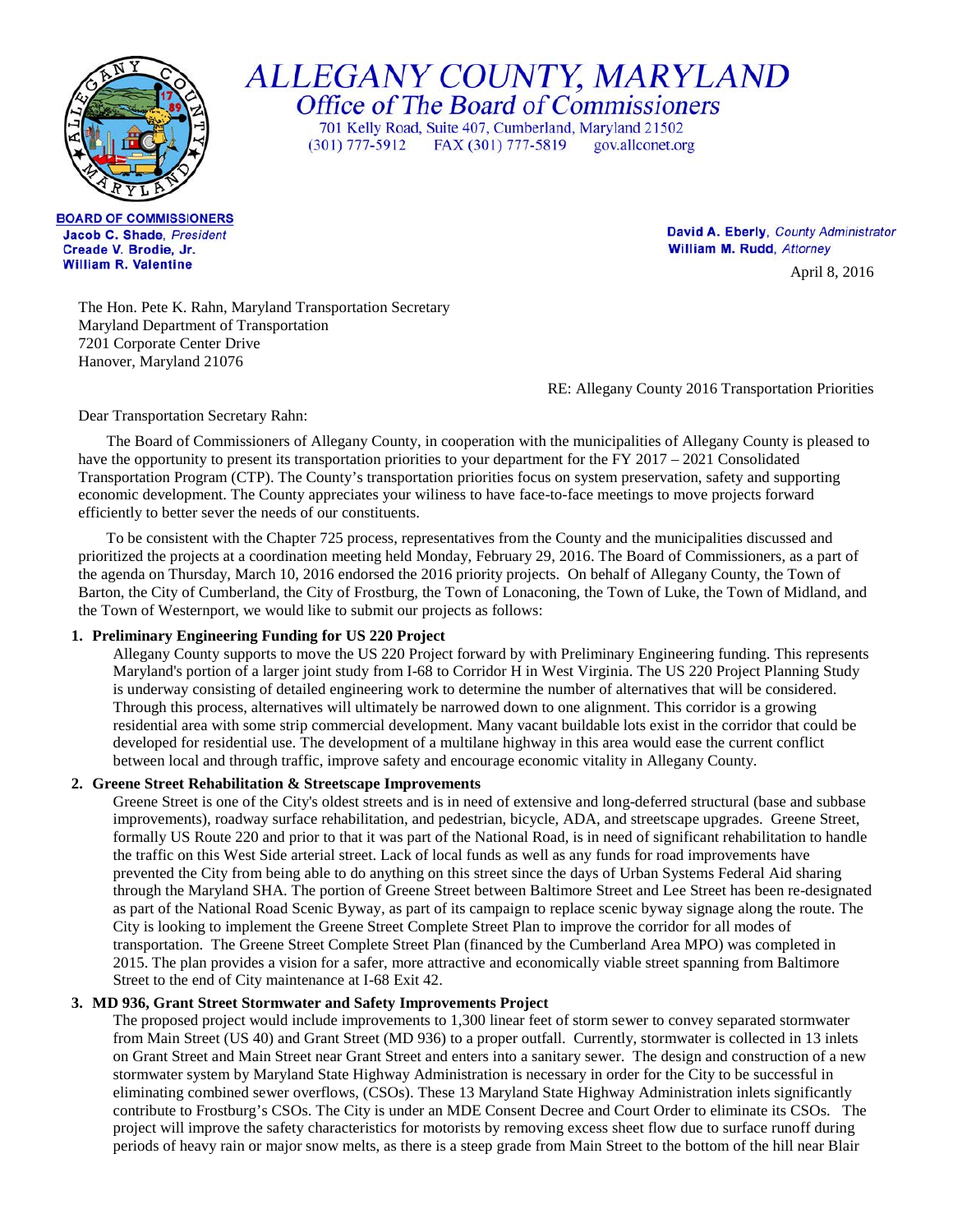The Hon. Pete K. Rahn April 8, 2016 Page 2

> Street. Additional safety and pedestrian enhancements such as ADA compliant sidewalks and crosswalks would be part of the project. Maryland SHA and the City are currently reviewing an MOU in which MD SHA will partner with the City of Frostburg in the completion of this project and provide the funding to address the aspects of the project for which MD SHA is responsible.

# **4. MD135 Safety & Structural Improvements in Luke, Maryland**

MD 135 spanning from the intersection with WV 46 (to Bloomington) to intersection of MD 36 in Westernport is in need of improvements. These improvements include road geometry, stabilization of cliffs along the roadway, drainage, lighting, safety signage, and surface rehabilitation. In April 2015 this area was affected by a significant rock fall which left the roadway operating with one-way traffic for a quarter-mile section for a period of time. This has been cleaned up but not fully addressed. In fact, another section of road experienced another rock fall in January 2016. The narrow roadway, wet weather and vibration from industrial truck traffic make this issue a concern for the Town of Luke and all industries that travel this road. Widening and adjusting the roadway geometry near Grant Street and the filter plant has been a major safety concern. The parts of the roadway which parallels the rock cliff are in need of improved lighting, and stormwater management. These improvements would reduce hazards and collisions to the approximate 6,000 vehicles that travel this portion of State Highway. The Town of Luke, Maryland, and Allegany County find these improvements necessary to keep all vehicular and pedestrian traffic safe.

## **5. US 220 Bowling Green Drainage Improvements**

Allegany County requests the State Highway Administration to obligate Engineering and Construction funding for drainage improvements in Bowling Green along US 220. The Bowling Green community experienced significant flooding of structures and property during the June 12, 2014 flood. The Bowling Green Flooding Hydrology/Hydraulics Study was prepared in response to the numerous citizen complaints and the need for flood evaluation and remediation. Allegany County has received the H&H study for review in April 2015 and has since provided comments and additional information to develop a preliminary plan for stormwater management facility improvements within the US 220 right-ofway and throughout the Bowling Green community. A preliminary plan presentation to the public is tentatively scheduled for 2016.

### **6. MD 135 Safety Barrier at Westernport Elementary**

The Town of Westernport would like to request construction funding to build a safety barrier wall 350 feet long between MD 135 and the Westernport Elementary School playground. Westernport Elementary is located along MD 135 with a wrought iron fence as the barrier between the playground and ball field and MD 135. In April 2015 there was a tractor trailer accident on MD 135 and the driver lost control and ran into a gas station less than 1000 feet from the school.

#### **7. Allegany County Transit Passenger Facility**

Allegany County Transit is requesting funding for construction of a new passenger facility on Frederick Street. Allegany County Transit's main stop location is in Queen City Plaza, a privately owned shopping plaza in Downtown Cumberland. Over the years the plaza owners have removed the shelter and benches at this stop. Allegany County Transit is requesting funding to relocate the system's main passenger facility away from the store fronts and place along Frederick Street. The proposed relocation includes passenger amenities such as signage, shelters, waste cans, benches and construction of designated bus parking for boarding and unloading passengers, ADA compliant sidewalks and crossings to access the area.

# **8. Allegany County Transit Vehicle Replacement Funding & Procurement Support**

Allegany County Transit is requesting funding for five replacement buses and support for procurement of these vehicles. Allegany County Transit's fleet is in great need of turn-over. The expenses of maintaining an aging fleet is becoming greater than the cost of replacing the vehicles. Frequent breakdowns are threating to disrupt service. We are also requesting the MTA would get a small bus and heavy duty bus procurement contract to purchase from, since the Transit staff lacks the personnel to meet all of the procurement requirements of the FTA.

## **9. Allegany County Transit Operating Funding**

Allegany County Transit operates fixed route service and ADA Demand Response in Allegany County, Maryland. The Transit's mission is to provide the citizens and visitors of the Allegany County service area with safe, reliable, courteous, efficient and clean transportation. Continued support for operations funds will help us achieve our mission.

### **10.Baltimore Street Bridge Rehabilitation**

The City, County, and State have put effort into this project, but unfortunately the City is currently lacking the necessary local funds. The project is requested because the City is hopeful that local funds can be available in the future. In fact, the City's financial position has improved in recent years, and the City desires to more definitively update the project cost and define the cost-sharing parameters. The Baltimore Street Bridge over Wills Creek needs a total deck replacement. The bridge is a vital transportation link between the main downtown business district, the West Side residential area, suburban areas along U.S. Route 220 south in Allegany County. The bridge is part of the detour route when I-68 is disrupted.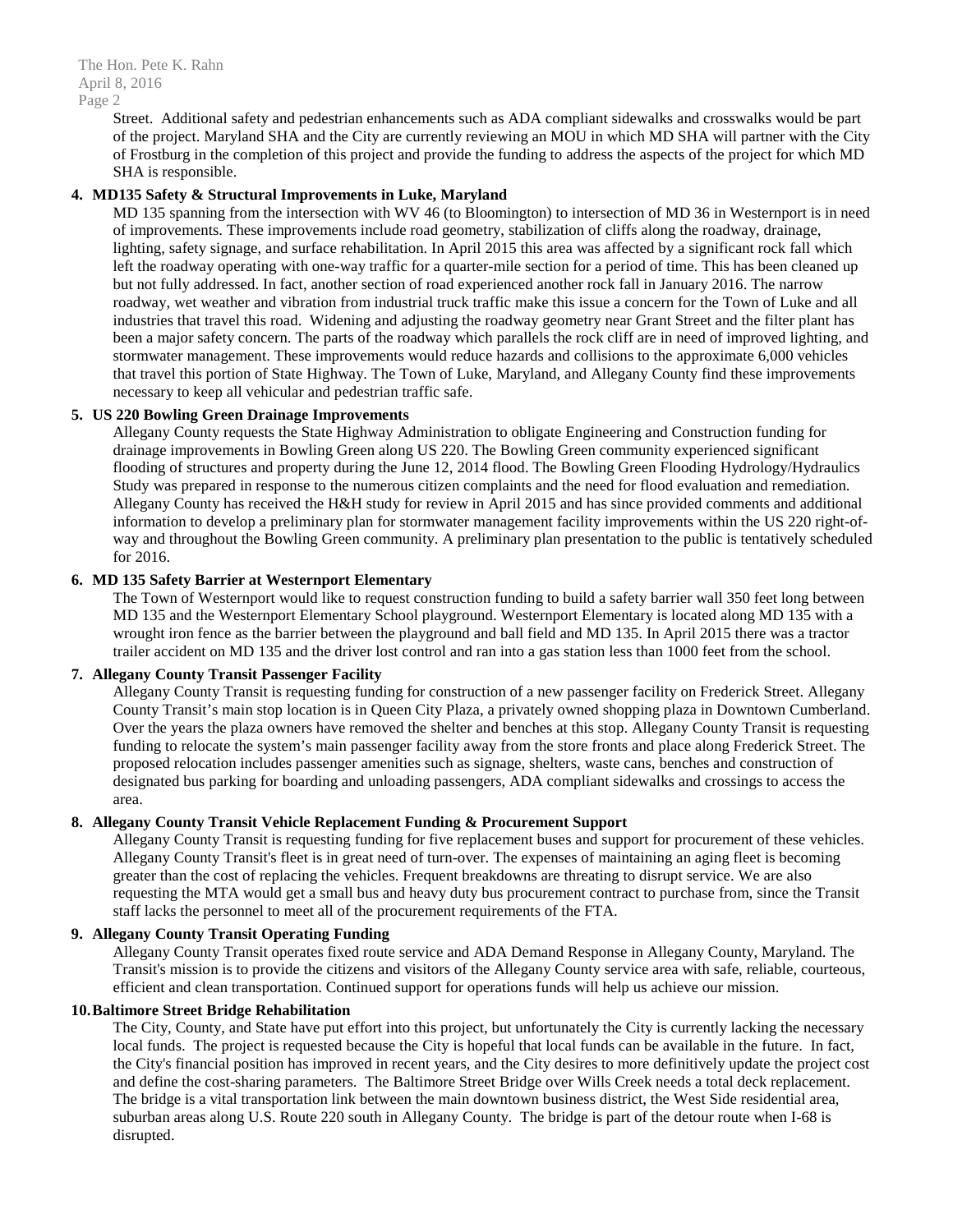### **11. MD 36 Sidewalk Safety Improvements in Lonaconing**

The sidewalks along MD 36 through Lonaconing are a safety hazard for pedestrians. Several locations along MD 36 the curb height is substandard and increasing the chances of vehicles ability to veer onto the sidewalks and strike a pedestrian. Route 36 has approximately 9,000 vehicles passing through this section daily. Lonaconing is requesting the sidewalk/curbing height be increased to normal safety standards to reduce the likelihood of vehicles mounting the sidewalk and injuring pedestrians. Sections of this project will also need improvements for ADA compatibility.

# **12.Braddock Road (MD 736), Center Street, Bowery Street and Park Avenue Intersection Improvements**

The Braddock Road (MD 736), Center Street, Bowery Street and Park Avenue intersection serves a major pedestrian thoroughfare for University students and as a gateway to the Frostburg Central Business District for those entering the City via Interstate 68, Exit 33 (Braddock/Midlothian Road). The purpose of this project is to reduce vehicular conflicts, improve pedestrian safety, and enhance the appearance of the City. The project will include changes to traffic patterns, narrowing of a one-way street, new pedestrian crossings, construction of new sidewalks, and additional lighting.

### **13.Maryland Avenue Improvements between Short and Lamont Streets**

This section of Maryland Avenue represents the essential traffic link between the recently completed Rolling Mill (Maryland Avenue) and Virginia Avenue Corridor projects. Planned improvement work includes street widening and resurfacing, retaining wall reconstruction and reinforcement, ADA and sidewalk improvements, and streetscaping.

# **14. MD 135 Access Improvement in Westernport**

At peak times the traffic in the vicinity of Church Street (MD 135 is backed up in both lanes due to access to the following businesses: McDonald's, The Dollar General, and Fair Price Market. The Town of Westernport would like to request MDOT to obligate money to improve the access and traffic flow in this area.

### **15.MD 135 (Pratt Street) Pavement Improvements**

The Town of Luke requests that the State of Maryland consider Pratt Street (MD 135), for pavement repair. The Town would like to see this area improved for public safety, and to improve quality of service in the area by providing better road surfaces for general and industry-related freight traffic.

#### **16.LaVale to Great Allegheny Passage Connection**

Allegany County requests the State to conduct a study to determine a safe bike and pedestrian connection from lower LaVale to the Great Allegheny Passage (GAP.) The LaVale Streetscape project provides bike lanes and sidewalks through upper LaVale to Long Drive. A study is needed to find the most desirable path to provide connection for alternative transportation in lower LaVale.

### **17.Industrial Boulevard (MD 51) Bicycle/Pedestrian Improvements**

Sections of Industrial Boulevard in Cumberland currently have a level of service of F for bicycles, which are legally entitled to use the highway. Sidewalk and crosswalk facilities are provided in part, but may not be complete. Additional improvements are needed in order to more properly comply with current Complete Streets standards and to ensure public safety for pedestrians and bicyclists seeking to utilize the corridor.

### **18.Eckhart Pedestrian Connection to MD 36 and US 40**

Old National Pike (MD Alt 40) connects US 40 (National Highway) to MD 36 (Lower Georges Creek Road) through the area known as Eckhart. Allegany County is requesting MDOT to obligate funding for planning, design and construction of a pedestrian connection to Eckhart. The purpose of this project is to provide safe pedestrian amenities in Eckhart connecting to Mountain Ridge High School and the businesses in Frostburg.

## **19.Mount Savage Road (MD 36) Streetscape**

Allegany County requests streetscape improvements on Mount Savage Road (MD 36) from New School Road to the intersection of Iron Rail Street at the east end of town. Improvements should consider pedestrian accommodations and furnishings, landscaping, and lighting. We feel these improvements will further revitalize the community of Mount Savage. We are aware of the challenges associated with the project, but are hopeful for any improvements that can be made along the state route.

# **20.US 40 Main, Center and Depot Streets Intersection Improvement Projects**

Main Street (US 40) is the major thoroughfare in the City of Frostburg and is central to the Frostburg Business District. The intersection of Main with Center and Depot Streets is offset and sightlines are obscured by changes in grade and onstreet parking. In addition, Center Street is a major connection to Main Street from the campus of Frostburg State University and the surrounding neighborhoods. Depot Street is used by tens of thousands of pedestrians each year, many of them tourists traveling to Frostburg by way of the Western Maryland Scenic Railroad or the Great Allegheny Passage. This intersection improvement project will include the addition of sidewalk bump-outs and additional pedestrian markings and signage, which will both improve sightlines for motorists and improve safety for pedestrians and bicyclists.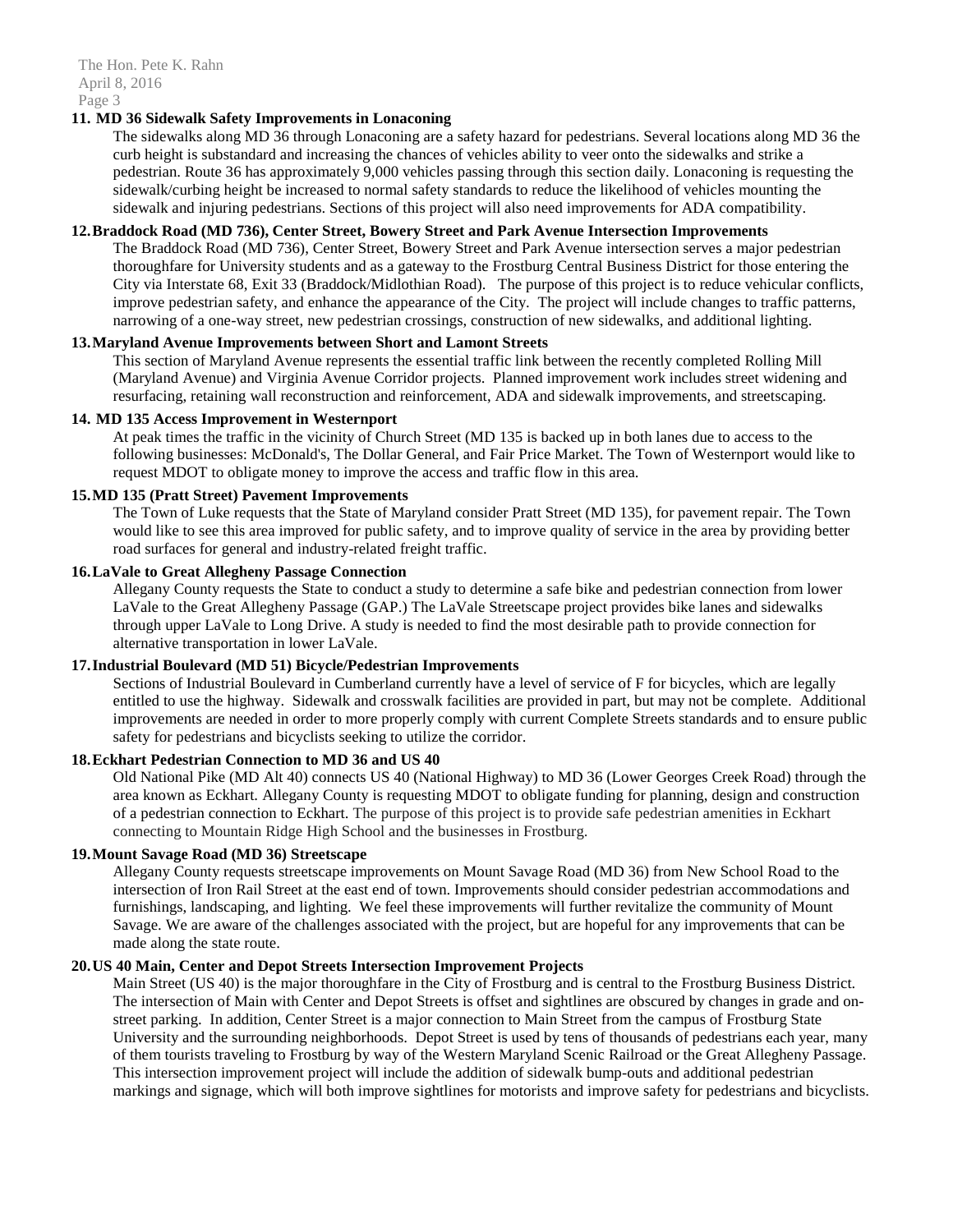The Hon. Pete K. Rahn April 8, 2016 Page 4

Thank you for your consideration of these transportation priorities in Allegany County. We look forward to a productive partnership with the Maryland Department of Transportation and to actively participate in the development of the CTP to plan and implement these projects.

If you need any clarifications about our recommendations, please contact us.

Sincerely, The Board of Commissioners of Allegany County  $\sim$ President, Jacob C. Shade  $UUCZUU. NIGUV$ 

Commissioner Creade V. Brodie, Jr.

 $\psi$ 

Commissioner William R. Valentine

Allegany County Delegation \_\_\_\_\_\_\_\_\_\_\_\_\_\_\_\_\_\_\_\_\_\_\_\_\_\_\_\_\_\_\_\_\_\_\_\_\_\_\_\_\_\_\_

Senator George C. Edwards, District 1

 $\frac{1}{2}$ 

Delegate Wendell R. Beitzel, District 1A

 $\sim$ 

Delegate Jason C. Buckel, District 1B

 $\mathcal{L}_u$  or  $\mathcal{L}\mathcal{L}_y$ 

Delegate Michael W. McKay, District 1C

Municipal Elected Officials of Allegany County

Vaniel a. Cliner

Daniel A. Colmer, Mayor, Town of Barton

 $\frac{1}{2}$ 

Brian K. Grim, Mayor, City of Cumberland

 $M$  dut ever  $\cap$ 

W. Robert Flanigan, Mayor, City of Frostburg

 $\mathcal{M}\mathcal{N}\mathcal{N}$ In W. Coburn, Mayor Town of Lonaconing

Enclosures: Project Questionnaire and maps, for all projects

Cc:

The Hon. George C. Edwards, Maryland Senate The Hon. Jason C. Buckel, Maryland House of Delegates The Hon. Wendell R. Beitzel, Maryland House of Delegates The Hon. Michael W. McKay, Maryland House of Delegates Daniel A. Colmer, Mayor, Town of Barton Brian K. Grim, Mayor, City of Cumberland W. Robert Flanigan, Mayor, City of Frostburg John W. Coburn, Mayor Town of Lonaconing

 $C_{olward}$  C. Vermons,  $\mu$ 

Clemons, Jr., Mayor, Town of Luke

 $711.1 - 1$ 

Mayor.

 $\lambda$ . Vanul Jeff

affey, Mayor, Town of Westernport

Edward E. Clemons, Jr., Mayor, Town of Luke Richard M. Blair, Mayor, Town of Midland J. Daniel Laffey, Mayor, Town of Westernport Bill Atkinson, Maryland Department of Planning Anthony Crawford, District 6 State Highway Administration Matt Baker, State Highway Administration Lyn Erickson, Manager, Regional Planning, Office of Planning and Capital Programming, Maryland Department of Transportation